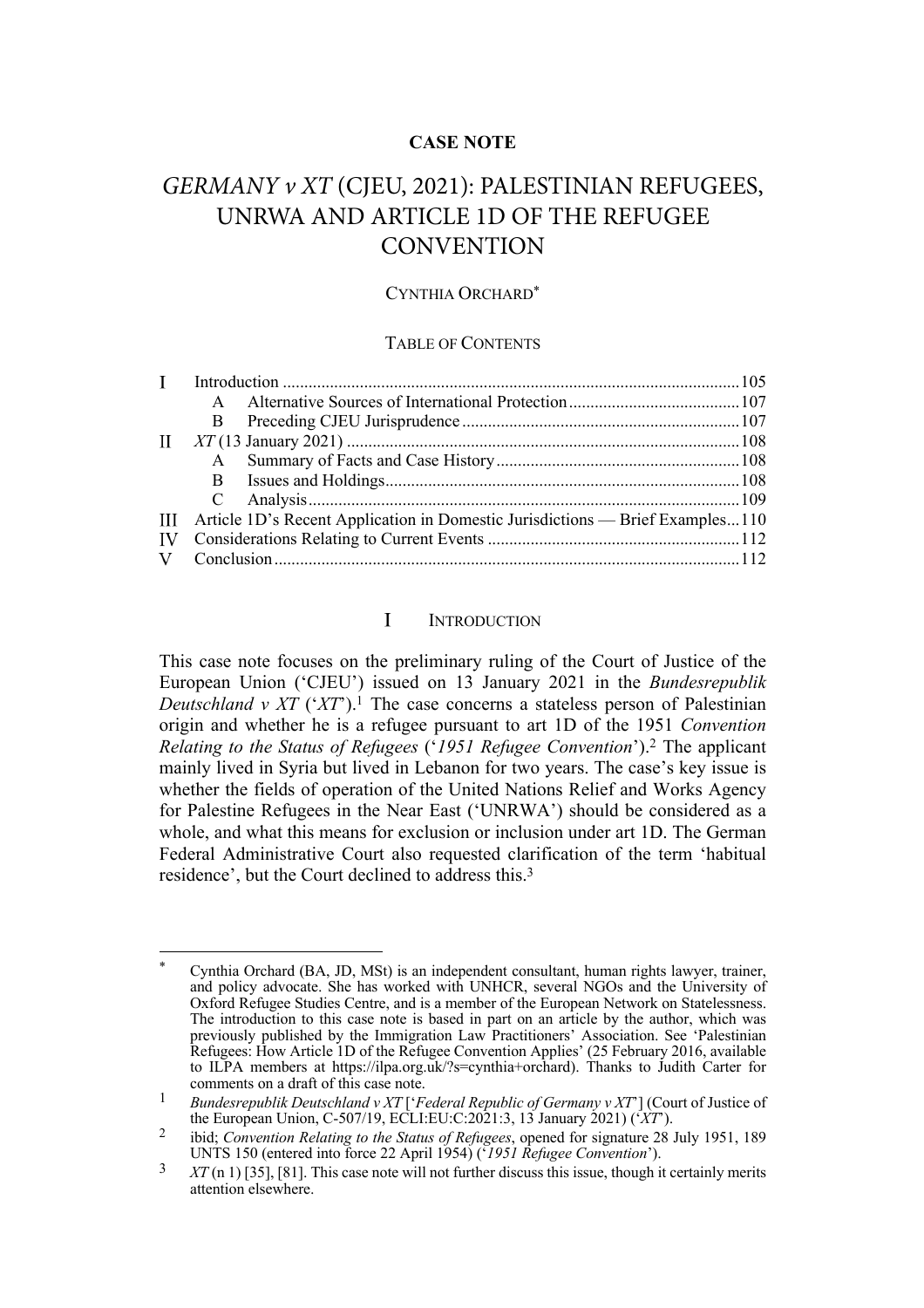Approximately 5 to 8 million Palestinian refugees constitute one of the longestpersisting and largest refugee populations in the world.4 In 1949, following the

partition of Palestine, the United Nations established UNRWA, with a mandate to assist Palestinian refugees.5 UNRWA operates in five areas: Lebanon, Jordan, Syria, Gaza, and the West Bank. Its work has expanded to include protection, particularly since 2012.6

The drafters of the *1951 Refugee Convention* included art 1D to address, in part, the United Nations' responsibilities to Palestinian refugees. Article 1D's first clause *excludes* persons who are receiving protection or assistance from a UN agency other than the Office of the United Nations High Commissioner for Refugees ('UNHCR'). This is followed by an *inclusion* clause stating that if such protection or assistance ceases, the persons concerned are automatically entitled to the benefits of the Convention.

*1951 Refugee Convention*, art 1D states:

This Convention shall not apply to persons who are at present receiving from organs or agencies of the United Nations other than the United Nations High Commissioner for Refugees protection or assistance.

When such protection or assistance has ceased for any reason, without the position of such persons being definitively settled in accordance with the relevant resolutions adopted by the General Assembly of the United Nations, these persons shall *ipso facto* be entitled to the benefits of this Convention.

<sup>4</sup> UNRWA estimates that it assists approximately 5.6 million Palestine refugees. See UNRWA, 'Who We Are', *United Nations Relief and Works Agency for Palestine Refugees in the Near East* (Web Page) <https://www.unrwa.org/who-we-are#mm-2>; BADIL estimates there are 7.94 million Palestinian refugees in the world. See BADIL, 'FAQ', *BADIL Resource Centre for Palestinian Residency & Refugee Rights* (Web Page) Q1.1 <http://www.badil.org/en/publication/faq.html#:~:text=Among%20them%20were%20at%2 0least,and%20760%2C000%20internally%20displaced%20persons.&text=344%2C599%20 (3.9%25),Most%20Palestinian%20refugees%20(approximately%2079%20percent,live%20 outside%20UNRWA's%2058%20camps>.

<sup>5</sup> In this period, Palestine was partitioned and the State of Israel established, followed by related armed conflict, occupation of Palestinian territory, and the forced exodus of Palestinians. See *Future Government of Palestine*, GA Res 181(II), UN Doc A/RES/181(II) (29 November 1947); For a brief summary of this history, see United Nations, 'History of the Question of Palestine', *United Nations: The Question of Palestine* (Web Page) <https://www.un.org/unispal/history/>.

<sup>6</sup> The United Nations Conciliation Commission for Palestine ('UNCCP') was established in 1948, with a mandate including legal protection for Palestinians. UNCCP still exists, but it has been largely inactive and unable to fulfil most of its mandate since the 1950s. The UN also established UNHCR in 1950, mandated to provide protection and assistance globally to refugees (and since 1974, stateless persons), but not including Palestinians in UNRWA's area of operation. See UNCCP's most recent annual report, saying it had 'nothing new to report', *United Nations Conciliation Commission for Palestine*, UN Doc A/75/305 (11 Aug 2020); *Palestine: Progress Report of the United Nations Mediator*, GA Res 194(III), UN Doc A/RES/194(III) (27 November 1948); *Assistance to Palestine Refugees*, GA Res 302(IV), UN Doc A/RES 302(IV) (7 December 1949); *Assistance to Palestine* Refugees, Ga Res 70/83, UN Doc A/Res/70/83 (15 December 2015*); Operations of the United Nations Relief and Works Agency for Palestine Refugees in the Near* East, GA Res 70/85, UN Doc A/RES/70/85 (15 December 2015). See also Susan Akram and Nidal al-Azza, *Closing Protection Gaps: Handbook on Protection of Palestinian Refugees in States Signatories to the 1951 Refugee Convention* (BADIL Resource Centre for Palestinian Residence and Refugee Rights, 2015) 34–37; Guy Goodwin-Gill and Jane McAdam, *The Refugee in International Law* (Oxford University Press, 3rd ed, 2007), 436–38; UNRWA, 'What We Do', *United Nations Relief and Works Agency for Palestine Refugees in the Near East* (Web Page)  $\lt$ https://www.unrwa.org/what-we-do/protection>; Lance Bartholomeusz, 'UNRWA's mandate at Sixty', (2009) 28(2–3) *Refugee Survey Quarterly* 452, 466–69. This case note will refer mainly to UNRWA *assistance,* rather than *protection*, for brevity.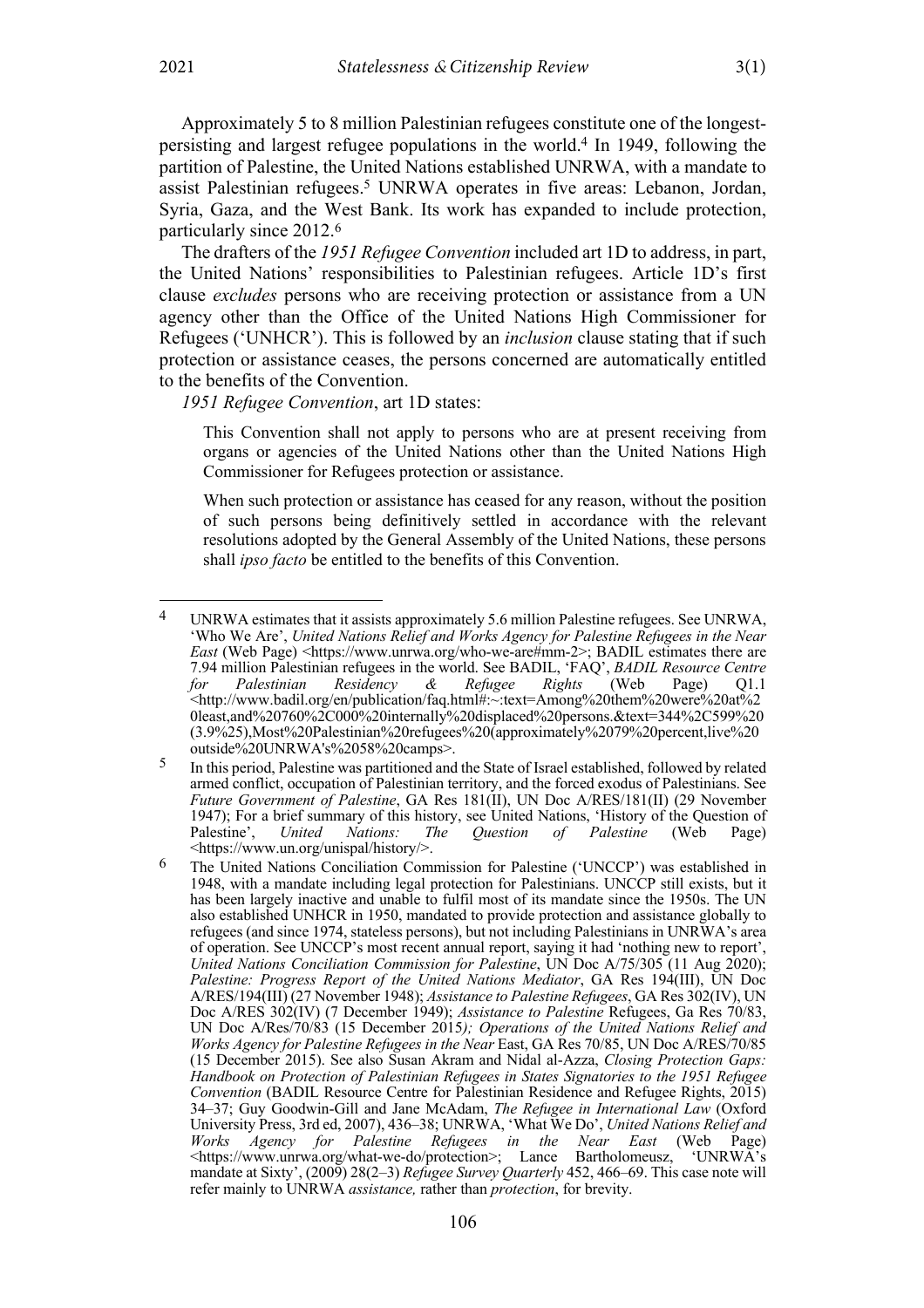Unfortunately, government decision-makers and judges around the world frequently have been ignorant of or misapplied art 1D, which at times has left Palestinians unable to access protection.<sup>7</sup>

### A *Alternative Sources of International Protection*

Some Palestinians are refugees under art 1A of the *Refugee Convention*, based on a well-founded fear of persecution for a *Convention* reason. Some stateless Palestinians may also be protected under complementary protection or other human rights law, or pursuant to the 1954 *Convention relating to the Status of Stateless Persons* ('*1954 Convention*'). However, even in the relatively few countries that have adopted statelessness determination procedures, there are sometimes significant barriers to stateless Palestinians accessing protection through this route.8 These alternatives are beyond the scope of this case note.

### B *Preceding CJEU Jurisprudence*

The CJEU first considered art 1D in 2010 in *Bolbol v Bevándorlási És Állampolgársági Hivatal*<sup>9</sup> holding that the words 'at present' mean the present day, rather than the date the *1951 Refugee Convention* was signed. Further, Palestinians who have registered with or used UNRWA services are entitled to protection under art 1D (and its parallel in the 2004 EU Qualification Directive<sup>10</sup>) if they are no longer receiving UNRWA assistance; however, Palestinians who have never registered nor received UNRWA assistance cannot be included under art  $1D<sup>11</sup>$ 

Two years later, in *El Kott v Bevándorlási És Állampolgársági Hivatal*, 12 the CJEU confirmed its holdings in *Bolbol* and found that persons who previously received UNRWA assistance are excluded from refugee status unless that assistance has ceased for reasons 'beyond the control' of the applicant.13 Where UNRWA's assistance has thus ceased, and other exclusion clauses are not applicable, the applicant is *automatically* (*ipso facto*) entitled to refugee status*.* 14

<sup>7</sup> See *Closing Protection Gaps* (n 6).

 $8$  For examples from the UK, see EIN, 'Statelessness in Practice: Implementation of the UK Statelessness Application Procedure', Electronic Immigration Network (News Article, 10 July 2018) <https://www.ein.org.uk/news/liverpool-law-clinic-examines-implementation-

uks-statelessness-application-procedure>. <sup>9</sup> *Bolbol v Bevándorlási És Állampolgársági Hivatal* ['*Bolbol v Office of Immigration and Nationality*'] (Court of Justice of the European Union, C-31-09, ECLI:EU:C:2010:351, 17 June 2010).

<sup>10</sup> *Council Directive 2004/83/EC of 29 April 2004 on Minimum Standards for the Qualification and Status of Third Country Nationals or Stateless Persons as Refugees or as Persons Who Otherwise Need International Protection and the Content of the Protection Granted* [2004] OJ L 304/12. 11 See also *Closing Protection Gaps* (n 6) ix-xii.

<sup>12</sup> *El Kott, A Radi and Ismail v Bevándorlási És Állampolgársági Hivatal* ['*El Kott, A Radi and Ismail v Office of Immigration and Nationality*'] (Court of Justice of the European Union, C-364/11, ECLI:EU:C:2012:826, 19 December 2012).

<sup>13</sup> ibid [47], [59], [63].

<sup>14</sup> ibid [81]. See also United Nations High Commission for Refugees, *Guidelines on International Protection No. 13: Applicability of Article 1D of the 1951 Convention relating to the Status of Refugees to Palestinian Refugees*, UN Doc HCR/GIP/17/13 (December 2017) 3.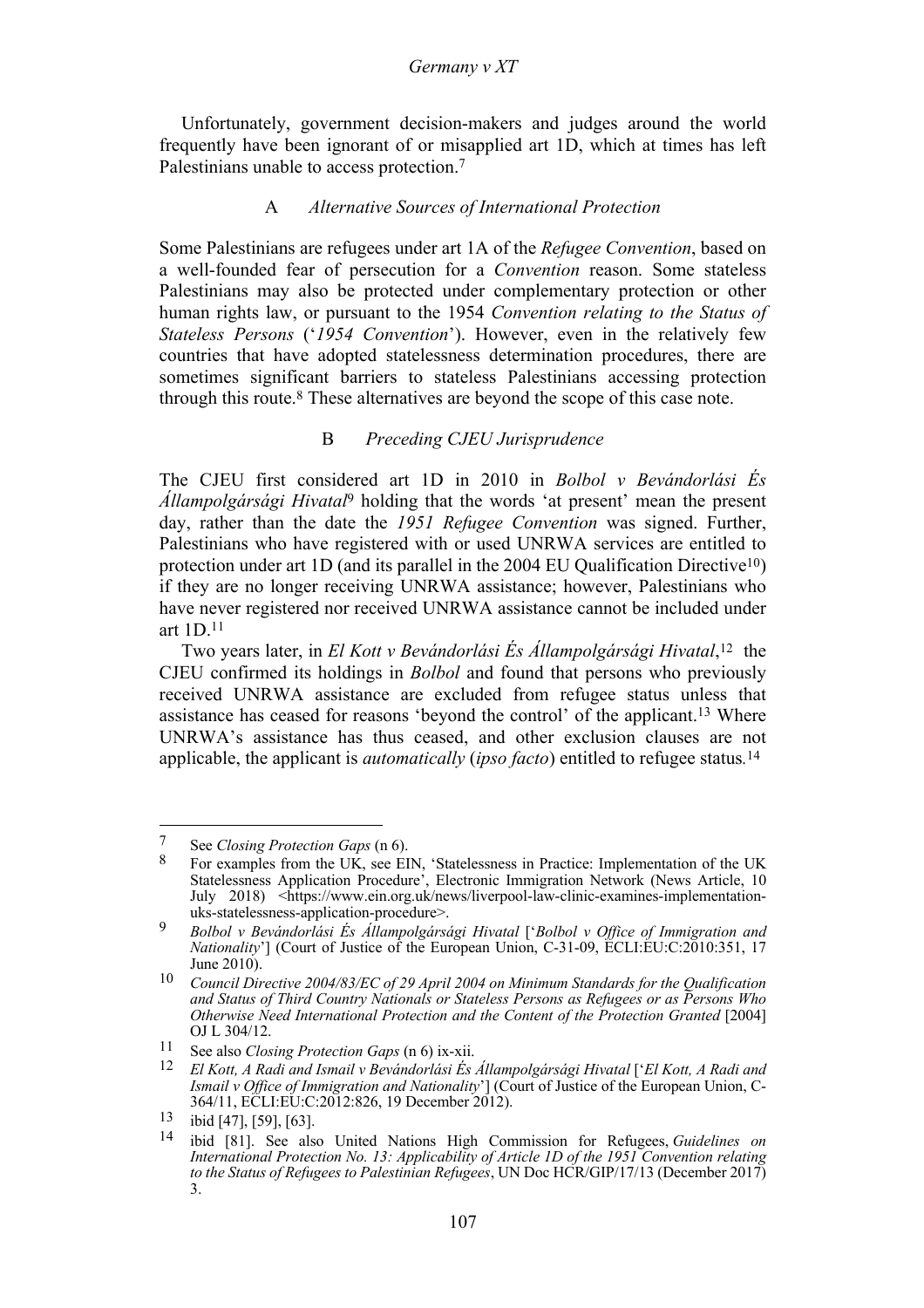In a third case interpreting art 1D, *Serin Alheto v Zamestnik-predsedatel na Darzhavna agentsia za bezhantsite*, <sup>15</sup> the CJEU found that art 1D must be considered prior to art 1A of the *Refugee Convention*. Registration with UNRWA did not necessarily mean that the applicant could access sufficient protection in an UNRWA area.16 However, Palestinians are not included under art 1D if they could be admitted to any area where they could access effective UNRWA protection/assistance and could live there in safe and dignified conditions for as long as necessary, without being subject to *refoulement*.

#### $\mathbf{I}$ *XT* (13 JANUARY 2021)

The latest CJEU case relating to art 1D, *XT*, expands on this previous jurisprudence.

### A *Summary of Facts and Case History*

XT is a stateless Palestinian born in Syria in 1991. He is registered with UNRWA and grew up in Yarmouk Refugee Camp in Damascus. He lived in Lebanon from 2013 to 2015 and worked in casual jobs. He returned to Syria as he could not get a residence permit in Lebanon and feared expulsion. He left Syria after a few days, due to the harsh situation there, including the then-ongoing civil war. At that time, Palestinians were banned from entering Jordan and Lebanon.<sup>17</sup>

XT travelled to Germany and applied for international protection in December 2015. The Federal Office for Migration and Refugees refused him refugee status but granted subsidiary protection in August 2016. On appeal, the Administrative Court found that XT was entitled to refugee status, based on a fear of persecution.18 The Higher Administrative Court upheld this outcome, finding that XT met the requirements of art 1D, as he had previously received UNRWA assistance but it had ceased, for reasons beyond his control.19 On further appeal, the German Federal Administrative Court referred the case to the CJEU for a preliminary ruling — the subject of this note.

### B *Issues and Holdings*

The key issue for the CJEU was whether, in relation to art 1D, UNRWA's area of operation should be understood as five separate 'fields' or as a whole.20 In considering whether UNRWA's assistance has ceased, should the German authorities consider only the UNRWA field of operation where the applicant most recently lived, or should they consider whether the applicant could return to

<sup>15</sup> *Serin Alheto v Zamestnik-predsedatel na Darzhavna agentsia za bezhantsite* ['*Serin Alheto v Deputy Chairman of the State Agency for Refugees*'] (Court of Justice of the European Union,  $C-585/16$ , ECLI:EU: $C$ :2018:584, 25 July 2018).

 $\frac{16}{17}$  ibid [90].

 $\frac{17}{18}$  *XT* (n 1) [19]–[21].<br><sup>18</sup> ibid [23]–[24]. The judgment appears to accept that XT faced a risk of arrest and/or other persecution if he returned to Syria for reasons relating to his departure, application for asylum, and residence abroad, so the considerations relating to return were with respect to Lebanon.

 $\frac{19}{20}$  ibid [25].<br>  $\frac{20}{100}$  ibid [29]–[30].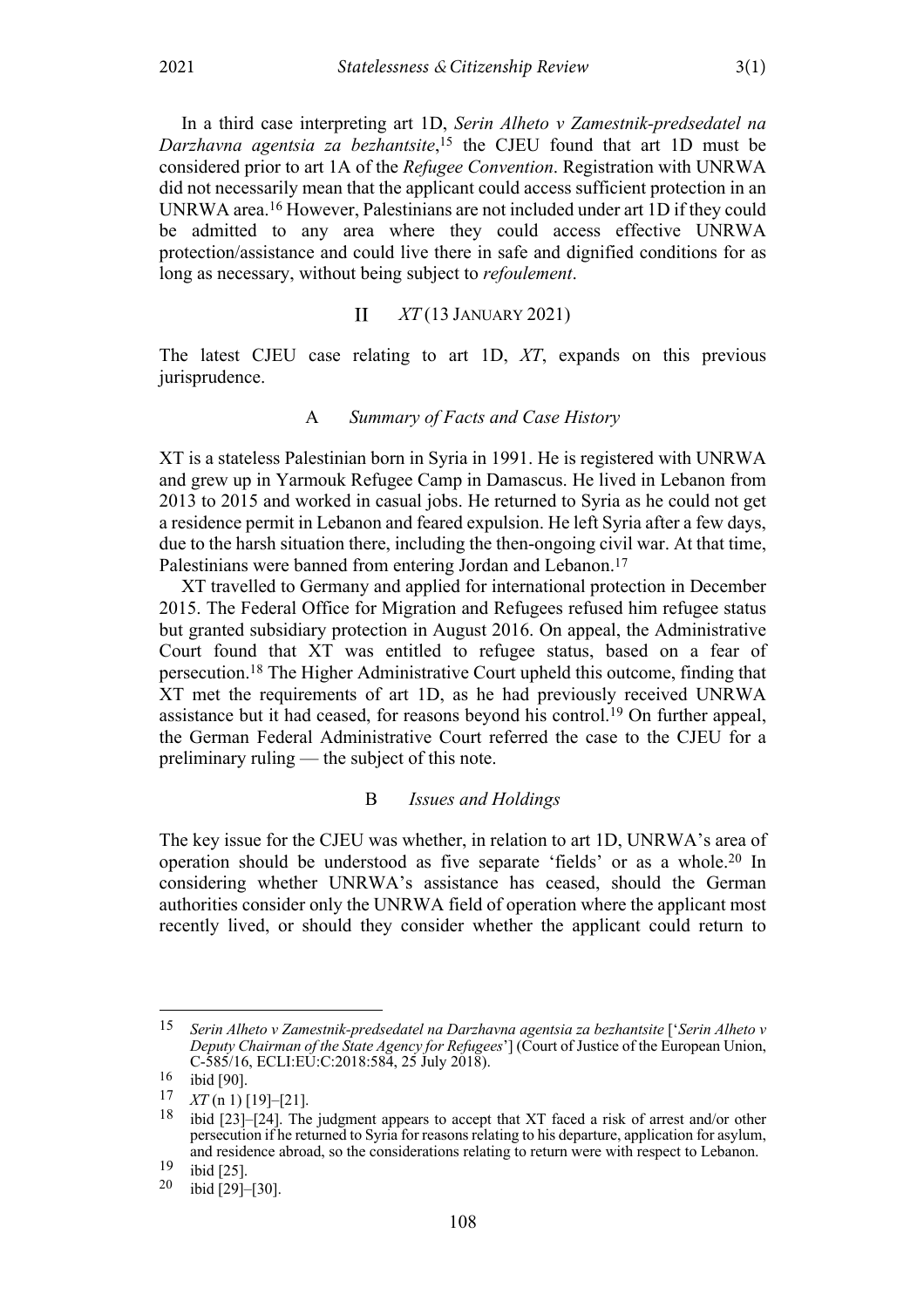*another* field of UNRWA operation? If the latter, which areas should be considered, and on what criteria?21

The CJEU made two key holdings:

- 1) National authorities should consider 'all the fields of UNRWA's area of operations which a stateless person of Palestinian origin who has left that area has a concrete possibility of accessing and safely remaining therein';22
- 2) UNRWA's assistance cannot be considered to have ceased where the applicant departed from a field of UNRWA operation (in which their safety was at risk and UNRWA was unable to provide assistance), but had previously travelled to that field from another field of UNRWA operation (where their safety was not at risk and they could have received assistance from UNRWA), in circumstances where they could not have reasonably expected to receive UNRWA assistance in the first field, nor to have been able to return at short notice to the second field.23

The Court clarified that when assessing possible entry to an UNRWA area, asylum authorities should consider, for example: whether the applicant has a residence permit; family ties; former residence; why they left a particular area; and relevant declarations or practices of authorities in the areas concerned. However, none of these considerations are necessarily definitive on their own.24 The Court observed that the authorities in the country of asylum have the responsibility to determine whether an applicant meets the pertinent criteria. However, they noted that XT could not obtain a residence permit in Lebanon and left the country in the context of increased deportations of Palestinians from Lebanon to Syria. All things considered, his departure from Lebanon did not seem 'voluntary'. 25

# C *Analysis*

The finding that UNRWA's five fields of operation should be treated as one area creates additional evidentiary challenges for some applicants; but it is not necessarily fatal to most art 1D cases. It is still possible that an applicant could show that they do not have a right of residence, could not live in safety and dignity in any UNRWA field of operations, and that UNRWA assistance has ceased for reasons beyond their control.26

With respect to the second finding, for various reasons, the history of a Palestinian refugee travelling from one UNRWA field of operation to another should largely be considered irrelevant in determining exclusion. The Court's

 $\frac{21}{22}$  ibid [31].

<sup>&</sup>lt;sup>22</sup> ibid [67], [82(1)].<br><sup>23</sup> ibid [82(2)].<br><sup>24</sup> ibid [58] [62]

<sup>&</sup>lt;sup>24</sup> ibid [58]–[62].<br><sup>25</sup> ibid [74], [78]–[79].

<sup>26</sup> See UNHCR, *Statement on the Interpretation and Application of Article 1D of the 1951 Convention and Article 12(1)(a) of the EU Qualification Directive Issued in the Context of the Preliminary Ruling Reference to the Court of Justice of the European Union from the Bundesverwaltungsgericht (Germany) lodged on 3 July 2019 – Federal Republic of Germany*   $\nu$ *XT* (C-507/19) (UNHCR Statement 18 Aug 2020) [24]. The statement asserts that applicants should only be assessed with respect to UNRWA fields of operation in which they had previously lived, rather than all five fields.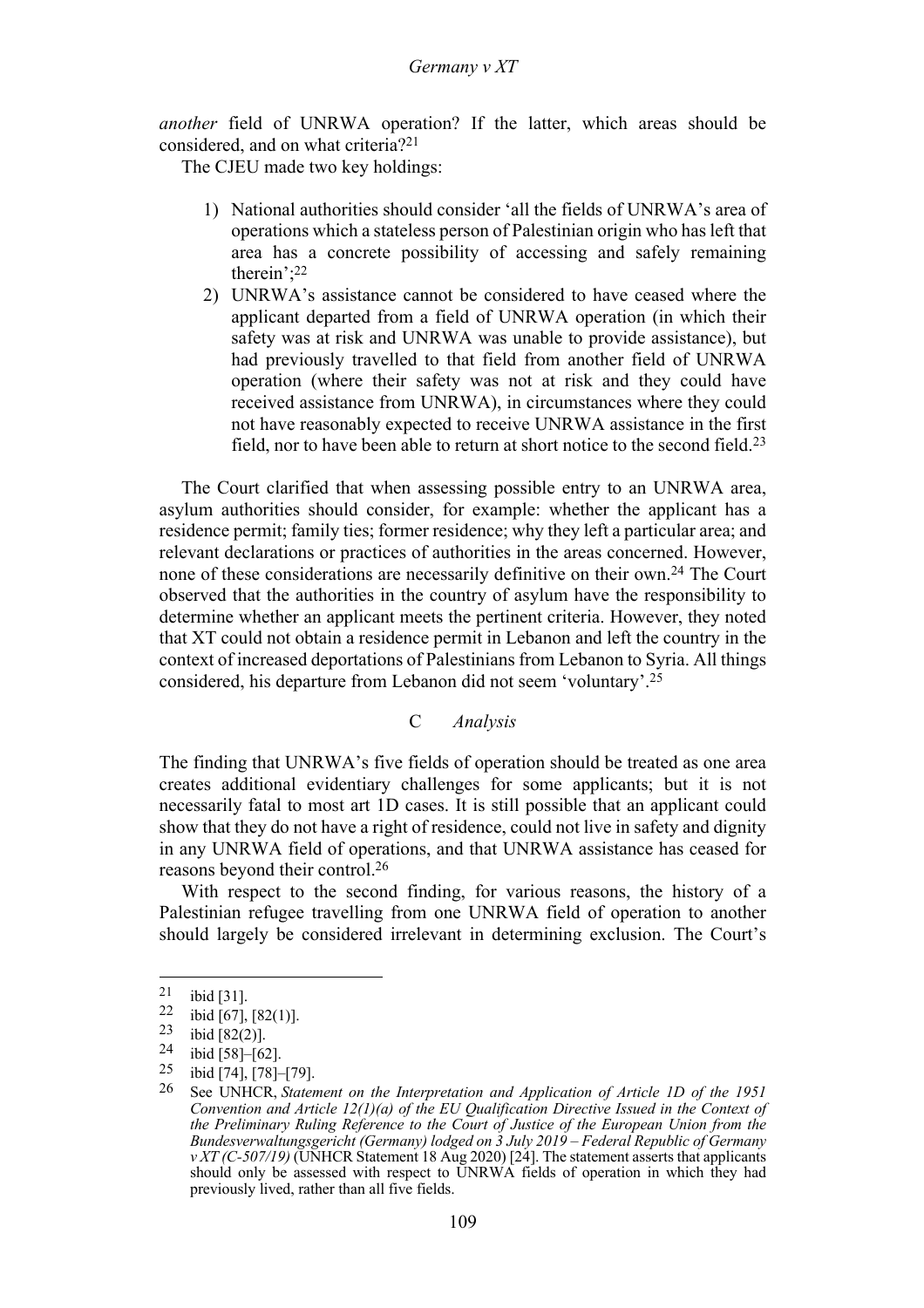interpretation of this issue means that some Palestinians may be denied protection and left in limbo, without any status. They would be unable to leave the country in which they sought asylum if, at the time of status determination, their circumstances were such that they cannot return to any part of UNRWA's area of operation. In the present case, as noted, the applicant's departure from Lebanon should not be considered to have been voluntary. With different facts, there could be a different result. A better approach would be for decision-makers to consider whether the applicant, at the time of refugee status determination, could or could not access UNRWA assistance that would allow them to live in safety and dignity, in any field of UNRWA operations. If they could not, for reasons beyond their control, then UNRWA assistance should be considered to have ceased, triggering the inclusion clause of art 1D and *automatic* acknowledgement as a refugee.

As UNHCR emphasises, 'Palestinian refugees who fall within the scope of Article 1D are persons whom the international community has already recognised as refugees'. <sup>27</sup> The aim of the inclusion clause is to maintain their protection. Where an applicant left an UNRWA field of operation voluntarily but later is unable to return to any UNRWA area for reasons beyond their control, UNRWA protection or assistance has ceased.28

It would have been helpful if the Court had elucidated the concept of dignity and expanded on its observation that XT could not obtain a residence permit in Lebanon. Palestinians often have no permanent residence — only 'tolerated stay' or temporary permission based on employment, in UNRWA's area of operation and throughout the Middle East and North Africa. In some places, they face significant restrictions on their activities and access to official procedures. In such situations, their status remains precarious, and they should not be considered to be living in that place in safety and dignity for as long as is 'necessary'. <sup>29</sup> The Court does not clarify what it means to live in dignity, and this may be the subject of future litigation.

#### $III$ ARTICLE 1D'S RECENT APPLICATION IN DOMESTIC JURISDICTIONS —

#### BRIEF EXAMPLES

In some countries, recent jurisprudence has generally followed the *El Kott* approach, but with varying results. In 2020, in case number *NL20.6600*, <sup>30</sup> an Amsterdam District Court found that UNRWA could not meet the needs of the appellant and his family in Gaza, and UNRWA assistance had ceased for reasons beyond the applicant's control; therefore, he should be granted refugee status.

Similarly, a 2019 judgment of the New Zealand Immigration and Protection Tribunal, *AE (Lebanon)*, <sup>31</sup> found that the appellant was a refugee pursuant to art 1D. The Tribunal considered the appellant's serious medical conditions and UNWRA'S inability to fund the required medical treatment or provide financial support sufficient to prevent 'abject poverty'.<sup>32</sup>

 $\begin{bmatrix} 27 & \text{ibid} [13] \\ 28 & \text{ibid} [20] \\ 29 & \text{Alheto} (p) \end{bmatrix}$ 

<sup>29</sup> *Alheto* (n 15) [143].

<sup>30</sup> *M F Wijngaarden v Secretary of State for Justice and Security*, Rechtbank Den Haag [The Hague District Court], NL20.6600, 24 August 2020.

<sup>31</sup> *AE (Lebanon)* [2019] NZIPT 801588. <sup>32</sup> ibid [81].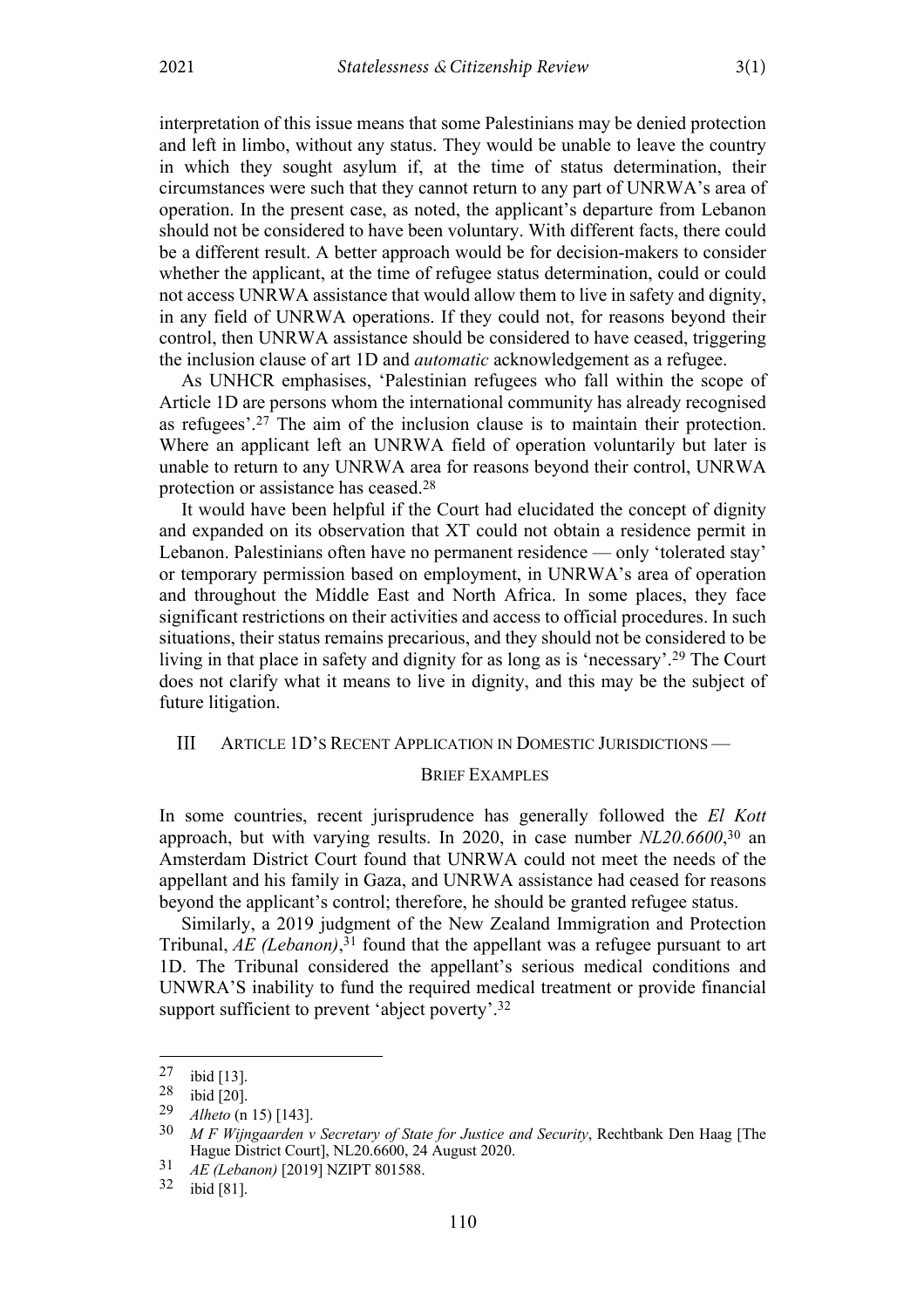### *Germany v XT*

Also in 2019, France's highest court (the Conseil d'Etat) issued its judgment in case no. *427017*, <sup>33</sup> involving a Palestinian woman who had lived in a refugee camp in Lebanon before going to France. The Court set out the criteria that French authorities must consider in cases relating to the *1954 Convention* involving persons who had previously lived in an UNRWA area, including: the reasons why the applicant had lost the 'effective benefit' of UNRWA'S assistance, whether the applicant is unable to return to their place of former habitual residence, and factors relating to their private or family life under art 8 of the European Convention on Human Rights.34 Although this case was decided in relation to the *1954 Convention*, it seems likely that similar factors would be considered relevant in relation to art 1D of the *1951 Refugee Convention*.

In the United Kingdom, a 2019 case, *Nader*, <sup>35</sup> concerned a Palestinian born and raised in Saudi Arabia. He moved to Lebanon to study for a year, then returned to Saudi Arabia where he was abused and deported back to Lebanon. The applicant was registered with UNRWA and stayed with his grandmother in a refugee camp during part of his time in Lebanon. The Upper Tribunal generally followed *the El Kott* approach in terms of the factors it considered material, observing that it appeared the applicant had twice departed from Lebanon voluntarily, and there was no evidence that the applicant would be refused entry into Lebanon or face human rights violations there. The applicant had not demonstrated that UNRWA assistance had ceased for reasons beyond his control.36 From the decision, it appears that no evidence had been submitted showing that the applicant could not live in dignity in Lebanon.

As noted, however, art 1D is sometimes misunderstood. In another 2019 UK case, *OJ*, <sup>37</sup> concerning a Palestinian from Gaza, the Upper Tribunal took a flawed approach. The Upper Tribunal Judge held that there was a risk of serious harm in Gaza, which was documented in an expert report, but only allowed the appeal on humanitarian protection grounds. The Judge incorrectly stated that art 1D applied to exclude the applicant as he was 'presently receiving protection from UNRWA'38 [factually incorrect as the applicant was in the UK] without considering the inclusion clause, the *El Kott* approach, or either UNHCR's or the Home Office's guidance on art 1D.39

<sup>33</sup> Conseil d'État [French Administrative Court], 24 December 2019, reported in *Rec Lebon* ('*Case no. 427017*'). For a helpful summary in English, see Giulia Bittoni, 'Can a Palestinian Refugee Enjoy the Status of a Stateless Person? A French Perspective' *European Network on Statelessness* (Blog Post, 13 Mar 2020) <https://www.statelessness.eu/updates/blog/canpalestinian-refugee-enjoy-status-stateless-person-french-perspective>.<br>34 *Case no. 427017* (n 33) [4].<br>35 *Mr. Abdul Aziz Nader y Secretary of State for the Home Department* 

<sup>35</sup> *Mr Abdul Aziz Nader v Secretary of State for the Home Department* [2019] UKAITUR PA113132018, [5].

 $\frac{36}{37}$  ibid [30]–[35].

<sup>37</sup> *OJ v Secretary of State for the Home Department* [2019] UKAITUR PA093312018.

<sup>38</sup> ibid [19]. <sup>39</sup> The UK Government has published guidance regarding the application of Article 1D, which generally follows the *El Kott* approach: *Asylum Policy Instruction: Statelessness and Applications for Leave to Remain* (Guidance, Version 2.0, UK Home Office 2016). A query by the author to an online forum for legal practitioners in the UK (the Refugee Legal Group) in January 2021 brought several responses from practitioners, noting that they have recently worked on or are currently working on Palestinian asylum cases in which Article 1D was ignored or misapplied, by Home Office decision-makers, judges, and/or the applicant's previous legal representative.